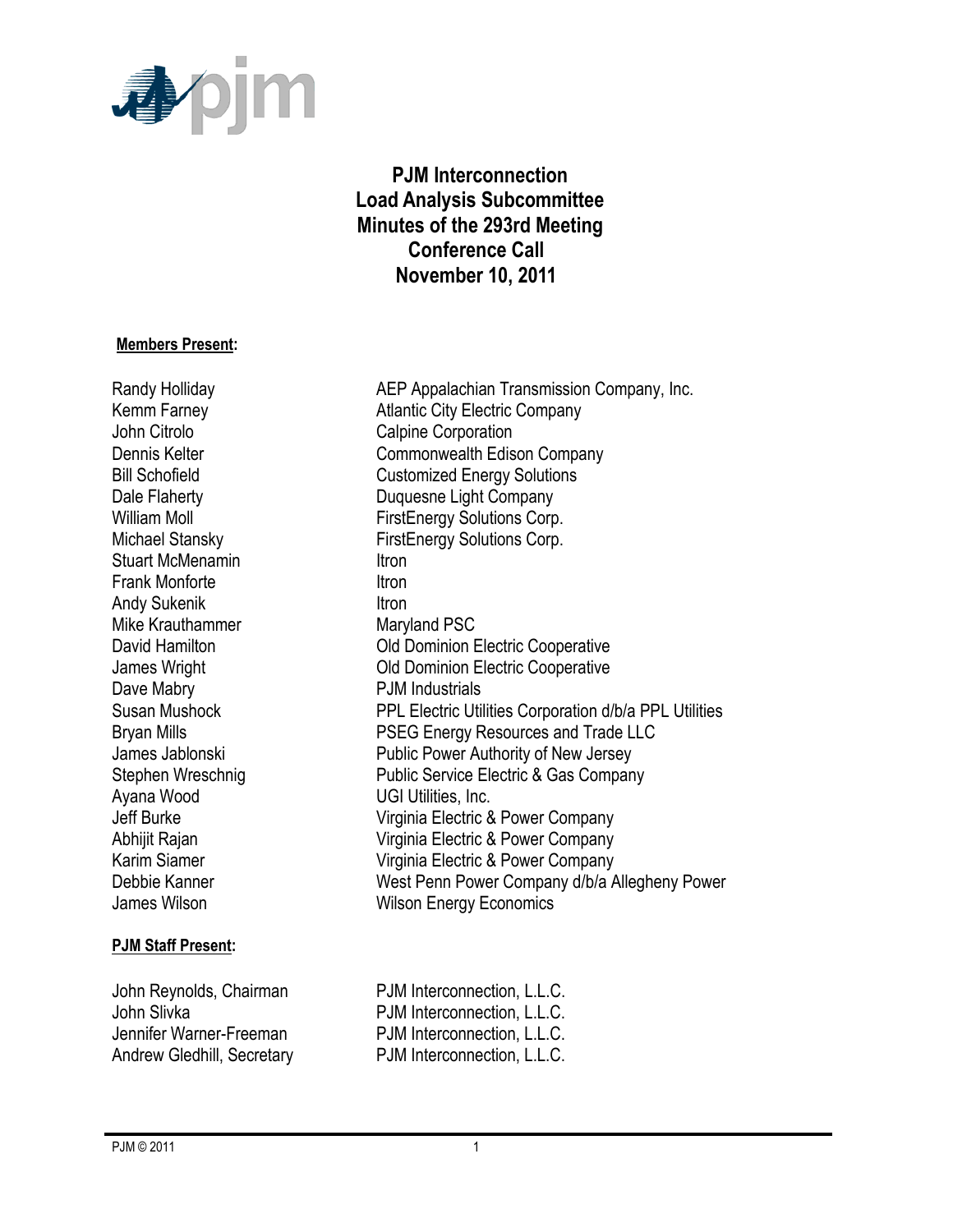

### **1. ADMINISTRATIVE**

PJM took attendance and asked for any additional agenda items.

### **2. MINUTES**

Minutes from the July 25, 2011 meeting were reviewed. The minutes were approved and final minutes will be posted to the LAS webpage.

## **3. REVIEW OF PJM ANALYSIS OF FORECAST ACCURACY AND STABILITY**

Ms. Warner-Freeman provided a detailed summary of analysis on forecast accuracy and stability that was presented to, and endorsed by, Itron. This analysis was initiated in response to members' concern of PJM's choice to use Moody's Analytics as its sole economic vendor. An earlier recommendation from Itron had indicated that blending with Global Insight forecasts may provide more accurate and stable load forecast results.

PJM's approach was to utilize archived economic forecasts from Moody's Analytics and Global Insight from 2005 through 2011 to produce peak load forecasts had PJM been using a particular vendor or forecast method at that time. December economic forecasts were used to produce the load forecast and the following June economic forecasts were used to produce the weathernormalized peak load values. These months were chosen due to availability.

Prior to analyzing the accuracy of load forecast results, PJM examined the accuracy of the economic data in isolation. PJM's findings showed that Global Insight was slightly better at forecasting Gross Domestic Product (GDP); Moody's Analytics had more accurate results with Gross Metropolitan Product (GMP); the two economic vendors were similarly accurate at forecasting nonmanufacturing employment and population.

Mr. Wilson posed a question as to whether PJM had investigated which economic vendor was more accurate in forecasting the economic indices, as Itron had recommended. Ms. Warner-Freeman responded that this analysis was not conducted as the economic indices used are PJM creations and thus there is no benchmark by which to gauge their accuracy.

Ms. Warner-Freeman moved on to explaining the analysis of the load forecast accuracy results. Results were analyzed by comparing:

1) Forecasted peak load values to weather-normalized peaks and 2) Actual peaks to values produced by using actual economics and actual weather conditions (or "actual to actual").

Models were developed using GMP, GDP, Index 1, Index 2 as well as Index 1 and Index 2 with GDP replacing GMP and real personal income. The models used Moody's Analytics, Global Insight and an average of the two economic vendors' forecasts.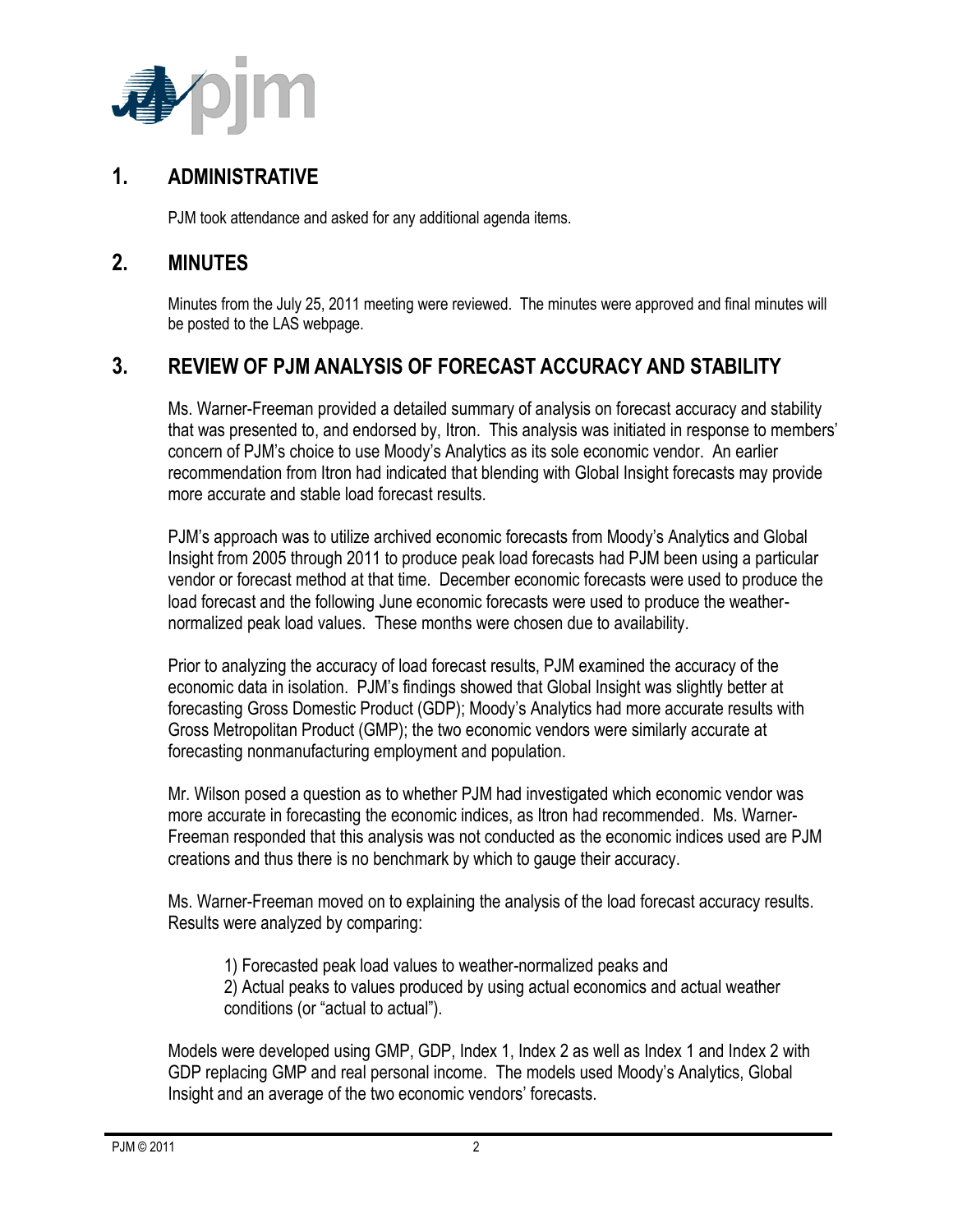

PJM's efforts of evaluating forecasts relative to w/n peaks were summarized. This included looking at the absolute percent error and how the various model combinations stacked up against one another. The primary analytical tool chosen was a method that measured the magnitude of performance improvement. This involved looking at each zone and selecting a model that was the most accurate in each forecast period and then comparing all other models' accuracy to this most accurate model to obtain the percent from the best model. This analysis showed Moody's Index 1 as the best performer in terms of accuracy.

Zonal weights were then constructed by calculating each zone's average contribution to the RTO CP from 2006 to 2011. Combining these weights with the aforementioned accuracy measure still showed Moody's Index 1 as the top performer, followed by Moody's Index 2.

Analysis involving the "actual to actual" approach was then discussed. Gauging the methods by magnitude of performance improvement showed the index approaches as the best. Results were fairly similar across indexed forecast types, with Global Insight Index 2 showing a slight edge.

Ms. Warner-Freeman laid out PJM's approach to quantifying stability based on an Itron recommended metric, the coefficient of variation. Load forecasts were generated and then compared to see how much variation there was within a given year for each vendor and method combination. Moody's Index 1 and Moody's Index 2 were found to be the most stable the most often. Similar to the accuracy approach, PJM constructed a tool to measure the magnitude of stability improvement. This still showed Moody's Index 1 and Moody's Index 2 as the most stable. This finding was unchanged after incorporating the previously discussed zonal weighting scheme.

Due to PJM's interest in both accuracy and stability, analysis was presented that combined both into a singular measure. A 50/50 weighting was chosen on accuracy and stability to reflect that PJM is equally interested in both qualities for a forecasting method. These findings pointed to Moody's Index 1 or Moody's Index 2 as being the preferable options for forecasting considering current information.

# **4. REVIEW OF UPDATED ITRON RECOMMENDATIONS**

Itron presented its latest "Update on PJM Models Forecast Performance and Recommendations" report recommending the use of Index 2 with Moody's Analytics. Dr. McMenamin summarized their prior recommendations 1, 3 and 4 and their rationale. These recommendations were for:

- (1) Adopting an index-based forecasting approach
- (3) Using a weighted average of the economic forecasts from Moody's Analytics and Global Insight
- (4) Tracking each provider's performance to adjust vendor weighting in future forecasts.

Dr. McMenamin explained that recommendations (3) and (4) were based on survey responses that had showed that Moody's and Global Insight were the forecast providers predominantly used. This suggested that without additional information on vendor performance, equally weighting each vendor and tracking their forecast errors for weighting adjustment were sound recommendations.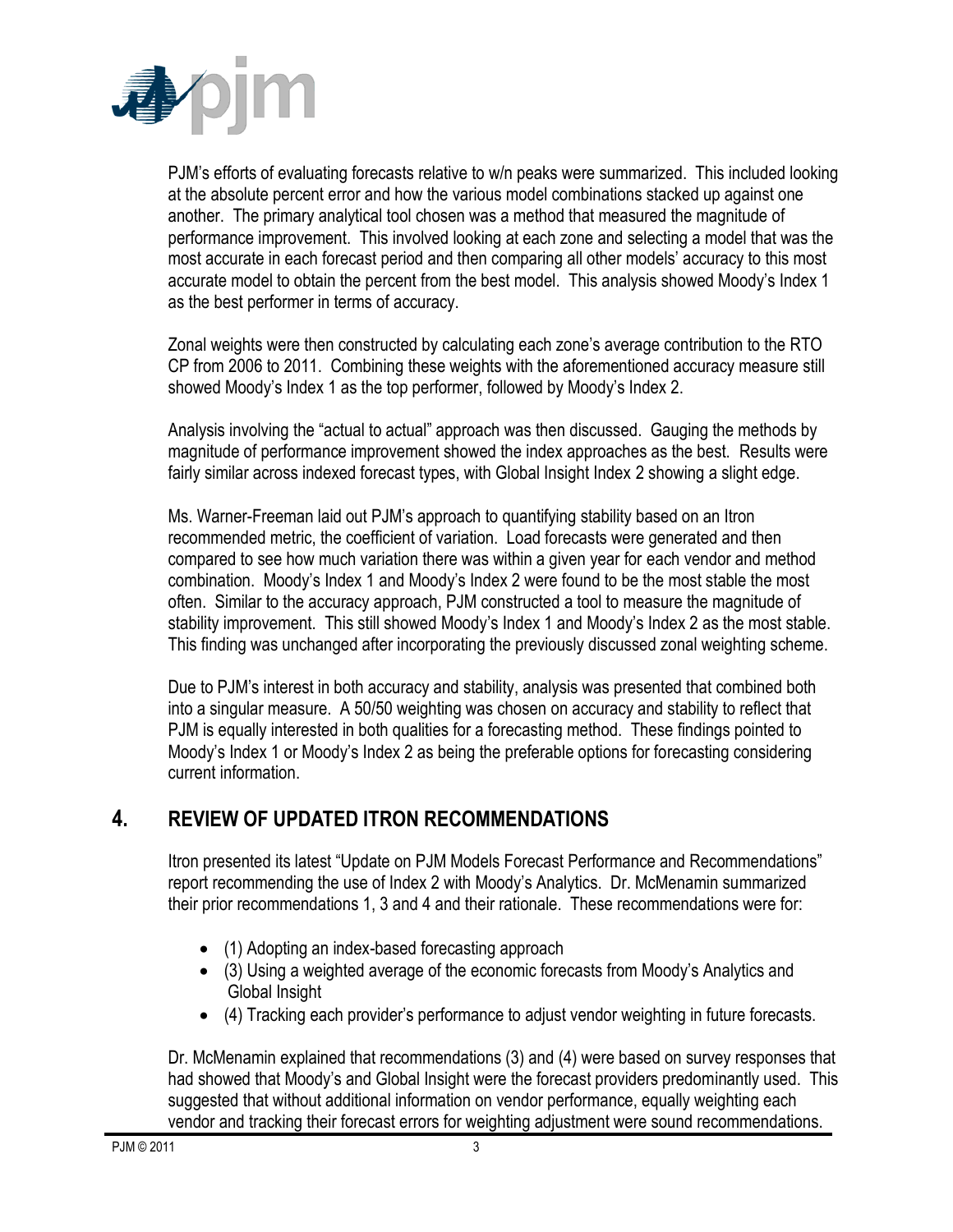

Dr. McMenamin discussed their review of PJM's results and stated that they concluded that looking at zonal-weighted calculations was the appropriate way to examine the findings. Observing accuracy and stability in tandem show, based on PJM's analysis, Moody's Index 1 and Moody's Index 2 to be the preferred forecasting approaches. This confirmed their prior judgment that an index-based forecasting method is favored.

Itron's latest recommendation is to adopt Moody's Index 2 and continue to observe Global Insight forecasts for potential future blending of the two vendors. Index 2 is chosen over the moderately better performing Index 1 as Index 2 makes more sense conceptually due to its different weighting of customer segments, its injection of regional flavor, and its greater potential for refinement in the future.

Mr. Wilson posed a question as to whether Moody's or Global Insight was consulted on PJM's findings. Ms. Warner-Freeman responded that they had not, to which Mr. Wilson stated that Global Insight had concerns about the PJM analysis. Mr. Wilson asked if PJM would be willing to submit their analysis to Global Insight for review and PJM agreed.

Mr. Wilson asked for clarification on how PJM constructed weather-normalized values, as to whether they were constructed using Moody's only. Ms. Warner-Freeman responded that weathernormalized values were calculated using each economic vendor and forecasting method combination.

Mr. Wilson raised several issues in regard to PJM's analytical approach. Among other criticisms, he pointed out that under PJM's approach, the ranking of the various forecast approaches depended upon which other approaches were included in the analysis (there were a total of 18 approaches). Mr. Wilson suggested that analysis should have been performed with only results related to the index-based methods that were under consideration. Ms. Warner-Freeman stated that the goal of the analysis was to evaluate all possible combinations of forecast method and economic vendor. Mr. Farney interjected that perhaps arithmetic should also be done on an individual basis if there is interest in verifying PJM results. Mr. Farney continued to state that he has come to similar findings and economic vendor choice likely does not matter.

Mr. Wilson noted that under PJM's analysis, Global Insight had performed more accurately in the comparison of actual peaks to values produced using actual economics and actual weather. Dr. McMenamin explained that this is not a true forecast test and thus not the optimal way to gauge forecast accuracy. Itron views the appropriate test as comparing weather-normalized peaks to forecasted peaks, which shows Moody's as the more accurate performer.

Mr. Wilson questioned whether Itron remained concerned over the vendors' ability to forecast GMP. Dr. McMenamin explained that he had some lingering concerns over long-term forecasts, but reiterated Itron's choice to use Moody's forecasts exclusively for now and to continue to evaluate the decision over blending.